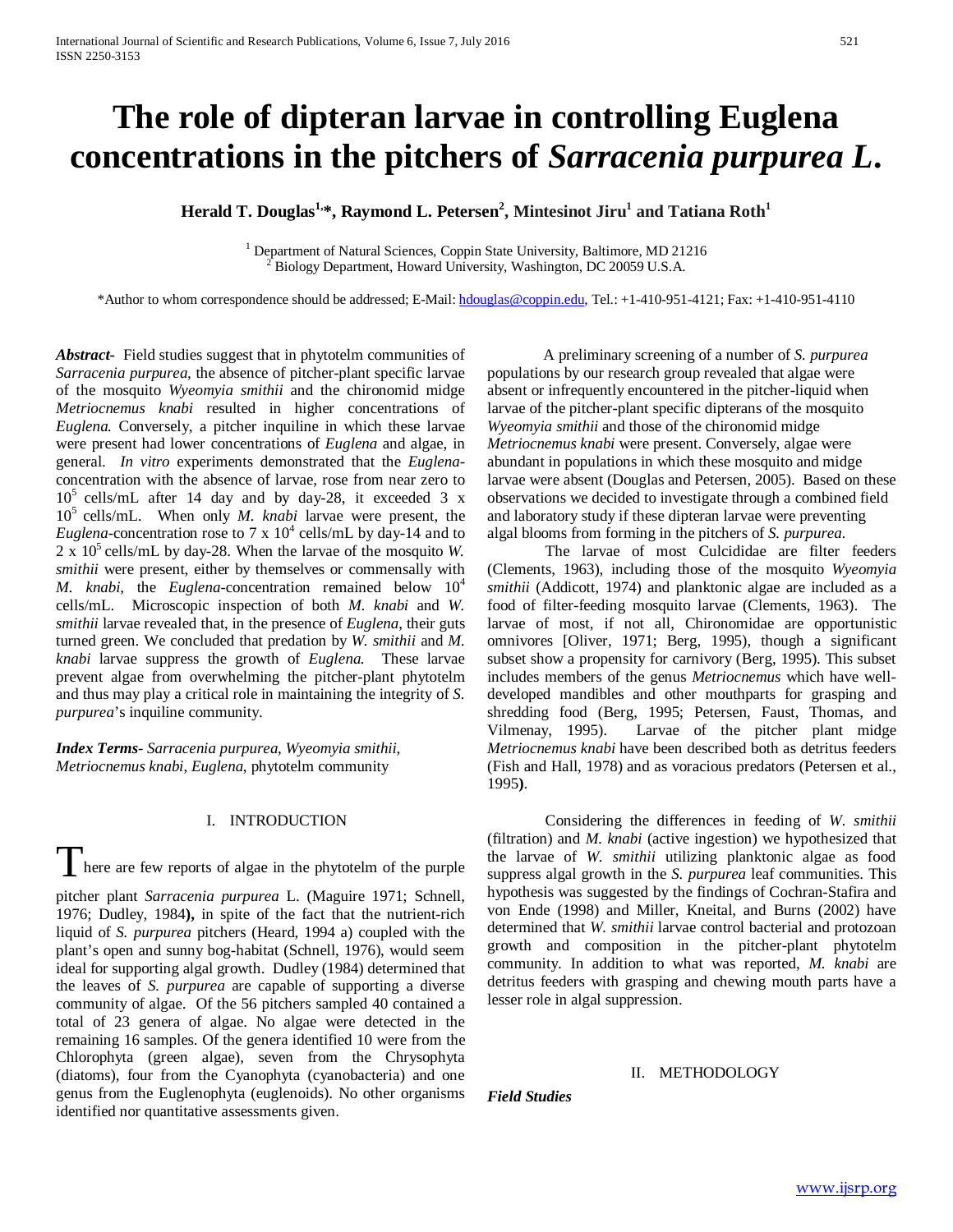Leaves from two *Sarracenia purpurea* populations were surveyed for algae. In one population, Suitland Bog, Prince Georges County, Maryland, U.S.A, the larvae of the pitcher plant species-specific mosquito *Wyeomyia smithii* and midge *Metriocnemus knabi* were present in the pitchers. In the other population, the National Botanic Garden greenhouse - Plant Growing Facility, Washington, D.C., U.S.A., these larvae were absence.

 Composite samples were prepared by taking 10-mL phytotelm water sample from each pitcher plant. Samples were placed in plastic test tubes and microscopically examined using an Olympus B071 research microscope for the presence of dipteran larvae and algae.

## *In vitro-controlled Experiment*

Larvae of the pitcher plant mosquito (*Wyeomyia smithii*) and midge (*Metriocnemus knabi*) were obtained from plants at the Suitland Bog site. A culture of *Euglena* was established form an isolate obtained from pitcher-plant water sampled from the National Botanic Garden population. This culture was maintained on a bacterial infusion medium (see, below for details). Inoculates from this culture of *Euglena* were used in all experiments.

 Six mL of a bacterial infusion, grown for five days on a 2 gm suspension of Purina Catfish Chow© (Petersen et al., 1995) in 500 mL of 1/5 strength Hoagland's Solution (Sigma Corporation), was placed in each well of 6-well Falcon Brand© Tissue Culture Plates. One drop of a suspension of *Euglena* sp.  $(3 \times 10^4$  *Euglena* / drop) was added to each well.

 The experiment consisted of four treatments, Treatment-1 – No Dipteran larvae – the control; Treatment-2 –six *W. smithii* mosquito larvae/well; Treatment-3 – six *M. knabi* midge larvae/well; and Treatment-4 – mosquito and midge larvae three each/well. The numbers of samples were chosen based on the six well cell culture plate. There were 24 wells for each of the four treatments (n=24). Plates were maintained under controlled conditions of light (fluorescent light at 300 µmol m<sup>2</sup> s<sup>2</sup> on a 12hour diurnal cycle) and temperature  $(20-24<sup>o</sup> C)$  for 28 days (more larvae was added as needed).

 Daily estimates of *Euglena*-concentration for each well were made over a 28-day period. Aliquots of 0.25 mL were taken from each well and placed on a hemacytometer slide (Delta Environmental). To facilitate counting the *Euglena* 5µL of Lugol's iodine was added after filling the hemacytometer to this sample. The iodine solution both kill and stain the *Euglena*. Concentration-estimates of *Euglena* were expressed as number of *Euglena*/mL.

### *Statistical Analysis*

 Statistical analysis consisted of descriptive statistics, linear regression of days vs Euglena growth, and one-way ANOVA showing the variation among groups of larvae. Data were  $log_{10}$  transformed to meet normality and homogeneity-ofvariance assumptions of ANOVA. Significant ANOVA results at  $p < 0.05$  were further examined with Tukey least significant difference (LSD) comparisons (SAS Institute, 1996).

#### *Direct Microscopic Observations*

*Wyeoyia smithii* and *Metriocnemus knabi* larvae were placed in tissue culture plates. A suspension of *Euglena* cells after 24 hours were inspected microscopically using a Nikon SMZ-10 stereomicroscope for the presence or absence of greencoloration in their guts.

#### *Field Survey*

 Algae were not observed in pitcher-water samples taken from the *S. purpurea* population (Suitland Bog) containing *W. smithii* mosquito larvae and *M. knabi* midge larvae. Conversely, in the population in which these diptera larvae were absence, the botanical garden site, algae were abundant with a unicellular non-motile Chlorella-like green alga and a species of *Euglena*, which predominated.

#### III. RESULTS AND DISCUSSION

#### *In-Vitro Control Experiment*

Linear regression lines of average concentrations of *Euglena* as a function of the presence or absence of larvae, including the control (no larvae) and three experimental treatments (only mosquito larvae presence; only midge larvae presence, and both mosquito and midge larvae presence to replicate the normal conditions) are presented in Figures 1 A-D. Regression lines were generated for each treatment at specified intervals to show differences within leaf activity.

 The greatest increase in *Euglena*-density occurred when dipteran larvae were absent –the control– treatment (Fig. 1A). The next greatest was when only *M. knabi* midge larvae were present (Fig. 1B). There were little no significant increases in *Eulgena* in the remaining two treatments in which *W. smithii* mosquito larvae were present alone or commensally with *M. knabi* (Figs. 1 C and D). Analysis of variance revealed a significant difference ( $p < 0.00001$ ) among the four treatments.



Figures 1 A-D. Regression line analysis of Euglena concentration as a function of time (days) and the presence or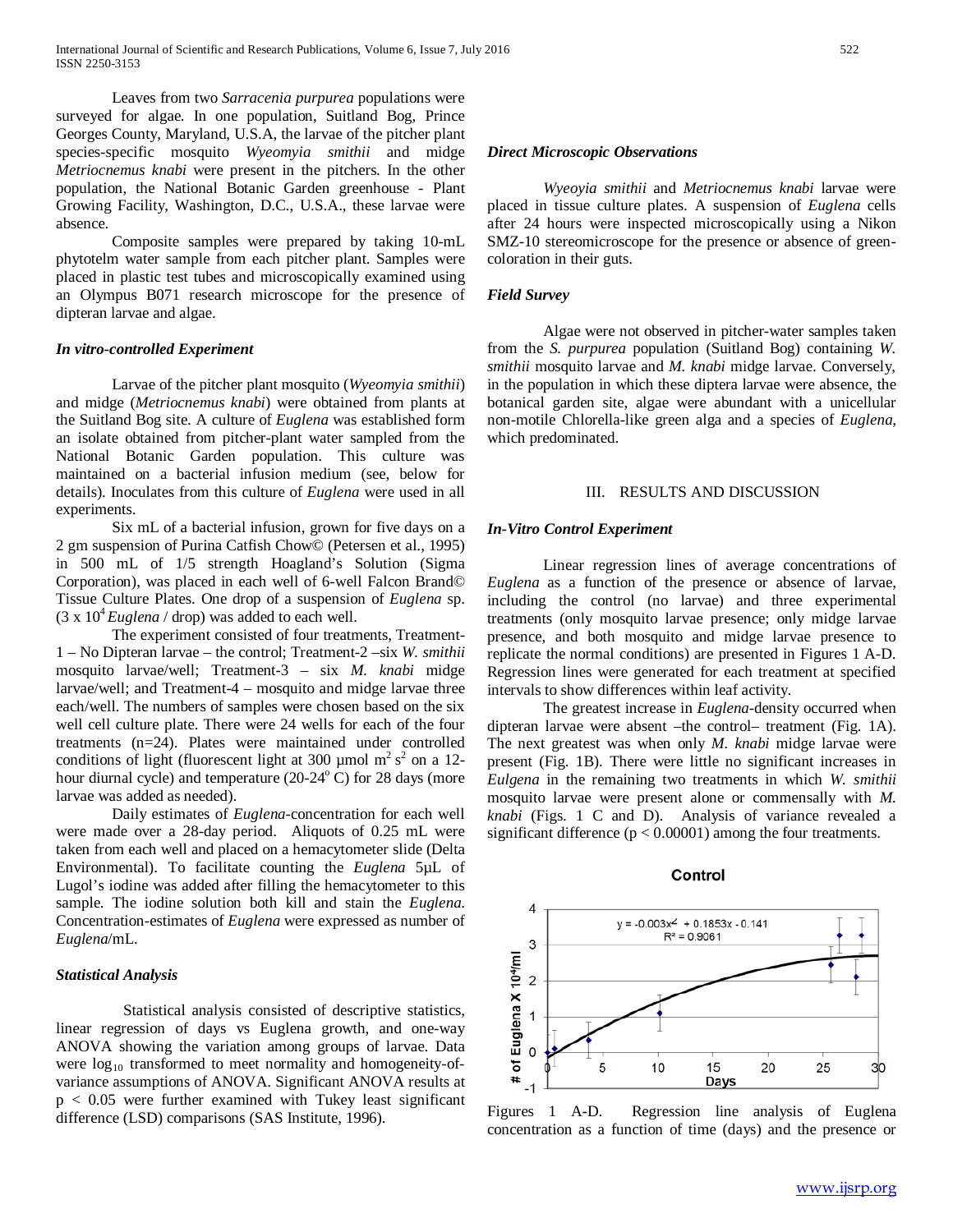absence of dipteran larvae.  $(\pm \text{ s.e.}; \text{ n=24}).$  Regression line equations and R2 – values. **A**. Control – no dipteran larvae presence.



Figure 1 **B**. *Metriocnemus knabi* (midge) larvae presence.







Figure 1 **D**. Both *Metriocnemus knabi* (midge) and *Wyeomyia smithii* (mosquito) larvae presence.

 A summary of these findings, including Tukey LSD results, is presented as estimates of *Euglena*-densities for days 14 and 28 (Fig. 2). These estimates were derived from regression line equations for each of the four treatments. Regression line density-estimates for the control were 1 x  $10^5$  *Euglena*/mL by day-14 and nearing 3.3 x  $10^5$ /mL by day-28. Corresponding

estimates for the midge larvae only treatment were  $7 \times 10^4$ /mL (day-14) and 2 x  $10^5$ /mL by day-28 (Fig. 2). Though high, these midge-treatment densities represent a 30-40% decrease from those of the control-treatment. By comparison, in the remaining two treatments in which *W. smithii* mosquito larvae were presence, *Euglena*-densities are close to  $0 + s.e.$  (Fig. 2).



Figure 2. Summary of *Euglena* density. [Least significant difference (LSD) results indicated as a, b, and c.]

These findings show that the larvae of *W. smithii* are very effective at filtering out *Euglena* from the liquid of the pitcher plant. A less intuitive finding was that the larvae of the pitcher plant midge *M. knabi* also contribute to controlling the growth of *Euglena* in all likelihood by grasping, shredding, and ingesting clumps of *Euglena.*

#### *Microscopic Evidence*

Microscopic observations of the larvae of *W. smithii* and those of *M. knabi* raised in the presence of *Euglena* revealed that the guts of both taxa turned green, indicating both were ingesting *Euglena*. These visual observations confirm the findings of the preceding *in vitro* controlled experiment.

#### IV. CONCLUSION

 The i*n vitro* controlled experiment of this research demonstrated that *Euglena*-growth is suppressed to near zero by the larvae of the pitcher-plant mosquito *Wyeomyia smithii*. This finding is complemented by field observations of the abundant presence of *Euglena* in pitcher-liquid when *W. smithii* larvae are absent and essentially no algae are found in pitchers in which they are present.

 Together these field and laboratory findings support the conclusion that *W. smithii* mosquito larvae prevent *Euglena*, and by inference, planktonic algae in general (personal observations) from overwhelming the phytotelmic community of *S. purpurea*.

 The larvae of the pitcher-plant midge *Metriocnemus knabi* also suppressed the growth of *Euglena*. Presumably, they do this, by feeding on detritus including frass upon which the *Euglena* that has settled and even proliferated. In support of this assumption Berg (1995), in a review of the chironomid literature,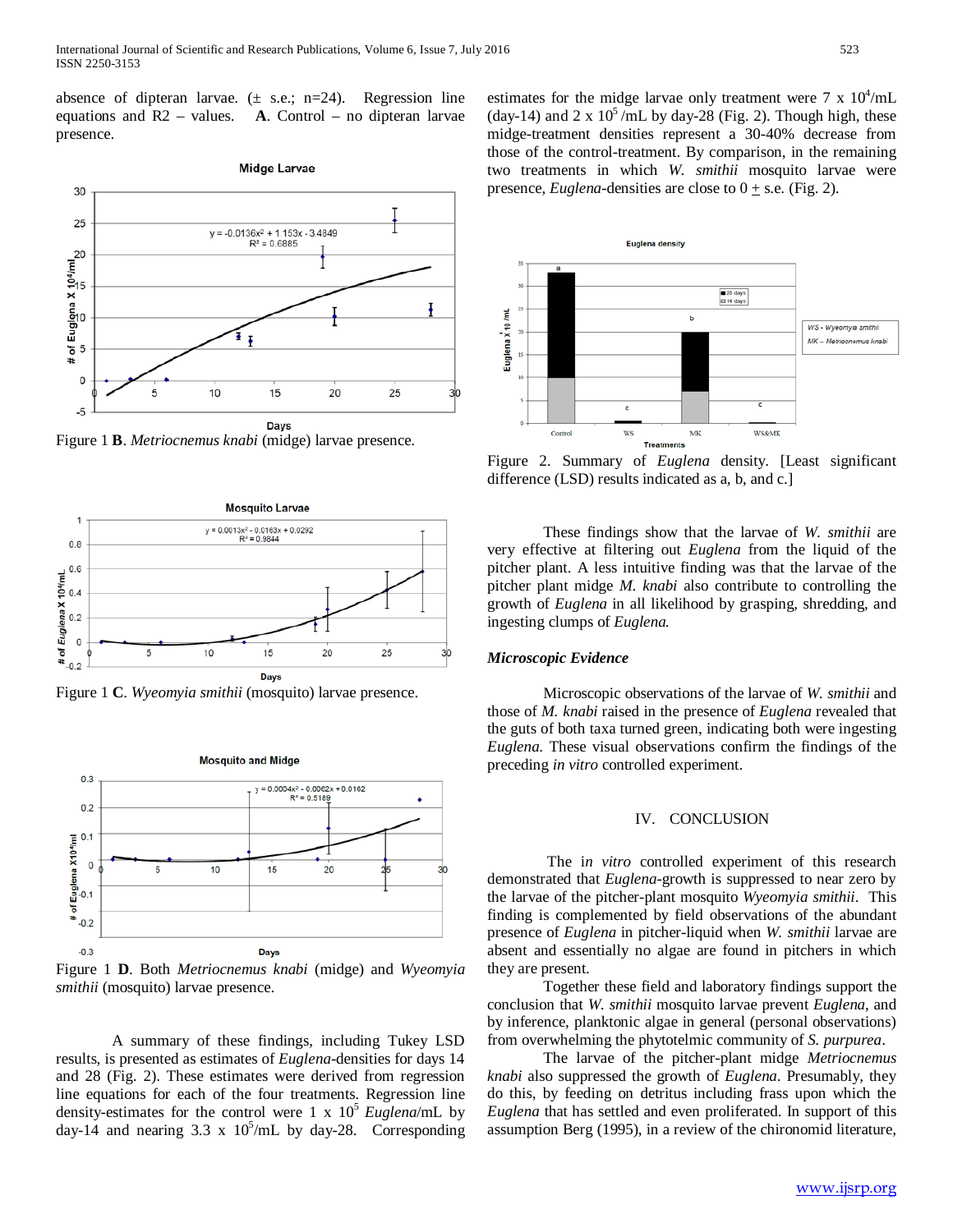states that while several chironomid genera are predators, including the genus *Metriocnemus,* most chironomid larvae are opportunistic feeders whose diet includes detritus and associated microorganisms (Johnson, Bostrom and W. van de Bund, 1989). Algae, also, are an important food for many chironomid species (Johnson et al, 1989).

 This finding of algal-growth suppression was supported by directly observation – the guts of pitcher-plant mosquito and midge larvae turned green when placed in a suspension of *Euglena*. Based on these experimental findings and field observations, it is concluded that the larvae of *W. smithii* and *M. knabi* prevent *Euglena* proliferation and algal-blooms in general in the phytotelmic community of *S. purpurea*.

What are the implications of this conclusion for the pitcher plant and its phytotelmic community? By feeding on algae the larvae of the pitcher-plant mosquito and midge are preventing algae from over-running the phytotelmic community of the pitcher plant. Domination by algae would possibly result in contents of the pitchers going from aerobic to anaerobic. This would lead to at best the disruption of the pitcher plant phytotelmic community or at worst its destruction. The disruption/destruction of the phytotelmic community would impede the breakdown of insect prey and uptake of nutrients by the plants. Bacteria do the main job of decomposing the prey – the midges help with shredding the prey, the mosquito has the critical role of reducing algae by filtering feeding in the leaf. As such, these dipteran larvae have a vital role in preserving and maintaining the phytotelmic community of the *S. purpurea*. These issues of species dominance, eutrophication and preservation of community structure and their implications for the well-being of the pitcher plant have been addressed by others.

Miller *et al.* (2002) used the pitcher plant phytotelms as a model for investigating the population ecology of invasive species. They did this by manipulating a natural community of pitcher plants. They found that when the larvae of the pitcherplant mosquito *W. smithii* were removed from the pitcher community three out of six protozoan species and one rotifer succeeded in establishing themselves. These researchers concluded that the presence of larvae of *W. smithii* was necessary to prevent or, at least, suppress the occurrence of protozoa and rotifers in the pitcher-plant phytotelmic community, thus, by implication, preserving the characteristic community composition and structure of the pitcher-plant phytotelms. Other researchers point to the role the pitcher plant mosquito and midge larvae have in preserving its phytotelm community (Petersen et al., 1995). The authors reported that the larvae of the pitcher plant midge *M. knabi* were agile swimmers and voracious predators, killing and consuming the larvae of non-*Wyeomyia* mosquitoes (i.e., a species each of *Aedes* and *Anopheles*). This finding, in conjunction with few reports of other kinds of mosquito larvae in the pitcher plant phytotelms, led these researchers to conclude that the larvae of *M. knabi* are preventing the establishment of non-pitcher plant mosquitoes in the *S. purpurea* phytotelms, thus, preserving its community of organisms only for one species of mosquito larva, that of *W. smithii*. This particular dipteran symbiosis is further exemplified by *W. smithii* females preferentially ovipositing in leaves containing *M. knabi* (Heard, 1994 b). As early as 1905 Knab (1905**)** reported that, with an 'over-abundance' of insect prey, the content of pitcher plant leaves would turn rancid and foul. He attributed this to a lack of oxygen in the fluid of the pitchers. A number of researchers have reported on the characteristically high oxygen content of the pitcher fluid and the role this oxygen plays in the breakdown and assimilation of nutrients by the plant (Cameron, Donald and Paterson, 1977). Further, Bradshaw and Creelman (1984) found that the presence of these mosquito and midge larvae in the pitchers of *S. purpurea* enhanced ammonia and carbon dioxide production in the pitcher fluid and their uptake by the plant.

 Hardwick and Giberson (1996) in a field-assessment of pitcher-plant dipteran densities in natural and transplanted populations found that *W. smithii* larvae were rarely present in transplanted populations. These researchers suggested that the absence / lower-density of the pitcher plant mosquito larva might have a detrimental effect on the pitcher plants, presumably expressed as a reduction in pitcher-plant growth and colony success. They recommended that when transplanting pitcher plants that the intact inquiline community accompany the plants.

 From our findings reported herein and with those of others a clearer picture emerges of the roles the species-specific mosquito and midge larvae have in the phytotelm community of the purple pitcher plant. One of these roles seems to be excluding non-adaptive organisms, addressed in this report on planktonic algae. Organisms that would disrupt or even destroy the pitcher plant phytotelm community by disrupting the breakdown and assimilation of insect prey.

#### ACKNOWLEDGMENT

We thank Mr. William McLaughlin, Horticulturalist for access to the pitcher plants of the Unites Sates Botanic Production Facility.

#### **REFERENCES**

- [1] Addicott, J. F. (1974) Predation and prey communities structure an experimental study of the effect of mosquito larvae on the protozoan communities of pitcher plants. Ecology 55: 475-492.
- [2] Berg, M. B. (1995) Larval food and feeding behavior. In Armitage, P. D., P.S. Cranston & L.C.V. Pinder (eds.), The Chironomidae – Biology and Ecology of Non-biting Midges. Chapman & Hall Publishers, London. 136- 168.
- [3] Bradshaw, W. E. and R. A. Creelman. (1984) Mutualism between the carnivorous purple pitcher plant and its inhabitants. American Midland Naturalist 11: 294-303.
- [4] Cameron, C. J., G. L. Donald and C. G. Paterson. (1977) Oxygen-fauna relationships in the pitcher plant *Sarracenia purpurea* L. with references to the chironomid *Metriocnemus knabi* (Coq.) Canadian Journal of Zoology 55: 2018-2023.
- [5] Clements, A. N. (1963) The Physiology of Mosquitoes. Macmillan Company, New York.
- [6] Cochran-Stafira, D. L. and C. H. von Ende. ( 1998) Integrating bacteria into food webs: studies with *Sarracenia purpurea* inquilines. Ecology 79:880- 898.
- [7] Personal communication. To be inserted after blind review process.
- [8] Dudley, J. L. (1984) Algal communities in the leaf liquid of the pitcher plant, *Sarracenia purpurea* L. Proceedings of the Pennsylvania Academy of Science 58: 213-215.
- [9] Fish, D. and D. W. Hall. (1978) Succession and stratification of aquatic insects inhabiting the leaves of the insectivorous pitcher plant, *Sarracenia purpurea*. American Midland Naturalist 99: 172-183.
- [10] Hardwick, M. L. and D. J. Giberson. (1996) Aquatic insect populations in transplanted and natural populations of purple pitcher plant, *Sarracenia*